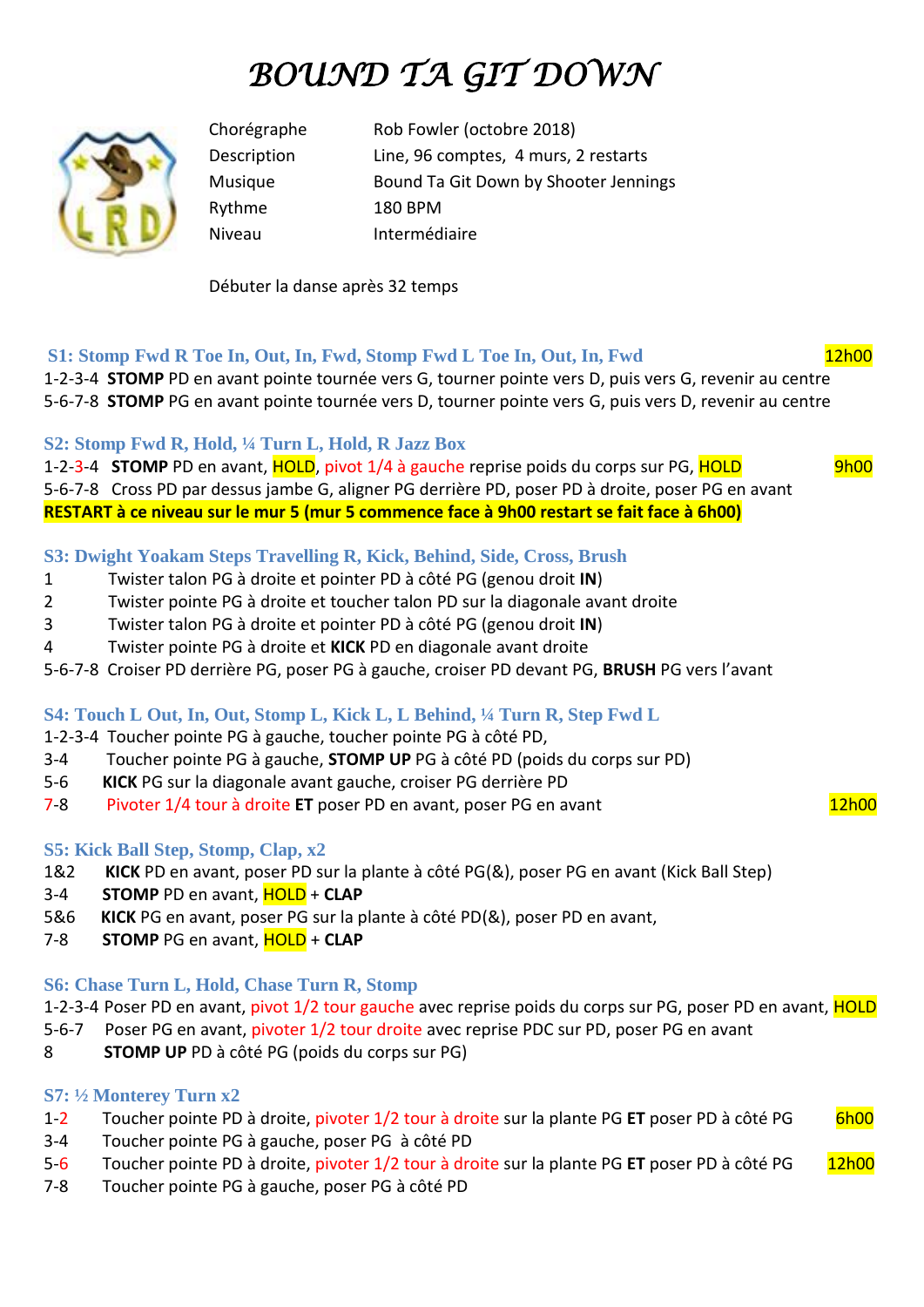#### **S8: Switch Steps**

- 1-2 Toucher talon PD en avant, HOLD
- &3-4 Ramener PD à côté PG(&), pivoter 1/4 tour à gauche ET toucher talon PG en avant(3), HOLD(4) 9h00
- &5&6 Ramener PG à côté PD(&), pivoter 1/4 tour à gauche ET toucher talon PD en avant(5) 6h00
- &6 Ramener PD à côté PG(&), toucher talon PG en avant(6)
- &7-8 Ramener PG à côté PD(&), toucher talon PD en avant(7), HOOK PD devant jambe gauche

## **S9: R Step, Lock, Step, Brush, L Step, Lock, Step, Touch**

- 1-2-3-4 Poser PD en diagonale avant droite, **LOCK** PG derrière PD, poser PD en diag. avant droite, **BRUSH** PG
- 5-6-7 Poser PG en diagonale avant gauche, LOCK PD derrière PG, poser PG en diagonale avant gauche
- 8 Toucher pointe PD croisé derrière PG

## **S10: Step Back Diagonally R, Touch L & Clap, Step Back Diagonally L, Touch R & Clap, x2**

- 1-2 Poser PD en diagonale arrière droite, toucher pointe PG à côté PD + **CLAP**
- 3-4 Poser PG en diagonale arrière gauche, toucher pointe PD à côté PG + **CLAP**
- 5-6 Poser PD en diagonale arrière droite, toucher pointe PG à côté PD + **CLAP**
- 7-8 Poser PG en diagonale arrière gauche, toucher pointe PD à côté PG + **CLAP**

**RESTART à ce niveau sur le mur 2 ( mur 2 commence face à 9h00 restart se fait face à 3h00 )**

#### **S11: Vine R, Touch L, Vine L Making ¼ Turn L, ¼ Turn L Brush**

1-2-3-4 Poser PD à droite, croiser PG derrière PD, poser PD à droite, toucher PG à côté PD

- 5-6-7-8 Poser PG à gauche, croiser PD derrière PG
- 7-8 Pivoter 1/4 tour gauche **ET** poser PG en avant, pivoter 1/4 tour gauche **ET BRUSH** PD 12h00

## **S12: R Chasse, Rock Step, L Vine ¼ Turn, Brush**

1&2-3-4 Pas chassé latéral droit D, G, D, poser PG en arrière, revenir poids du corps sur PD 5-6-7-8 Poser PG à gauche, croiser PD derrière PG, pivoter 1/4 tour gauche **ET** poser PG en avant, **BRUSH** PD

en de la provincia de la provincia de la provincia de la provincia de la provincia de la provincia de la provi

Chorégraphie traduite par Sylvie http://littlerockdancers.fr

source : [http://www.copperknob.co.uk/](https://www.copperknob.co.uk/)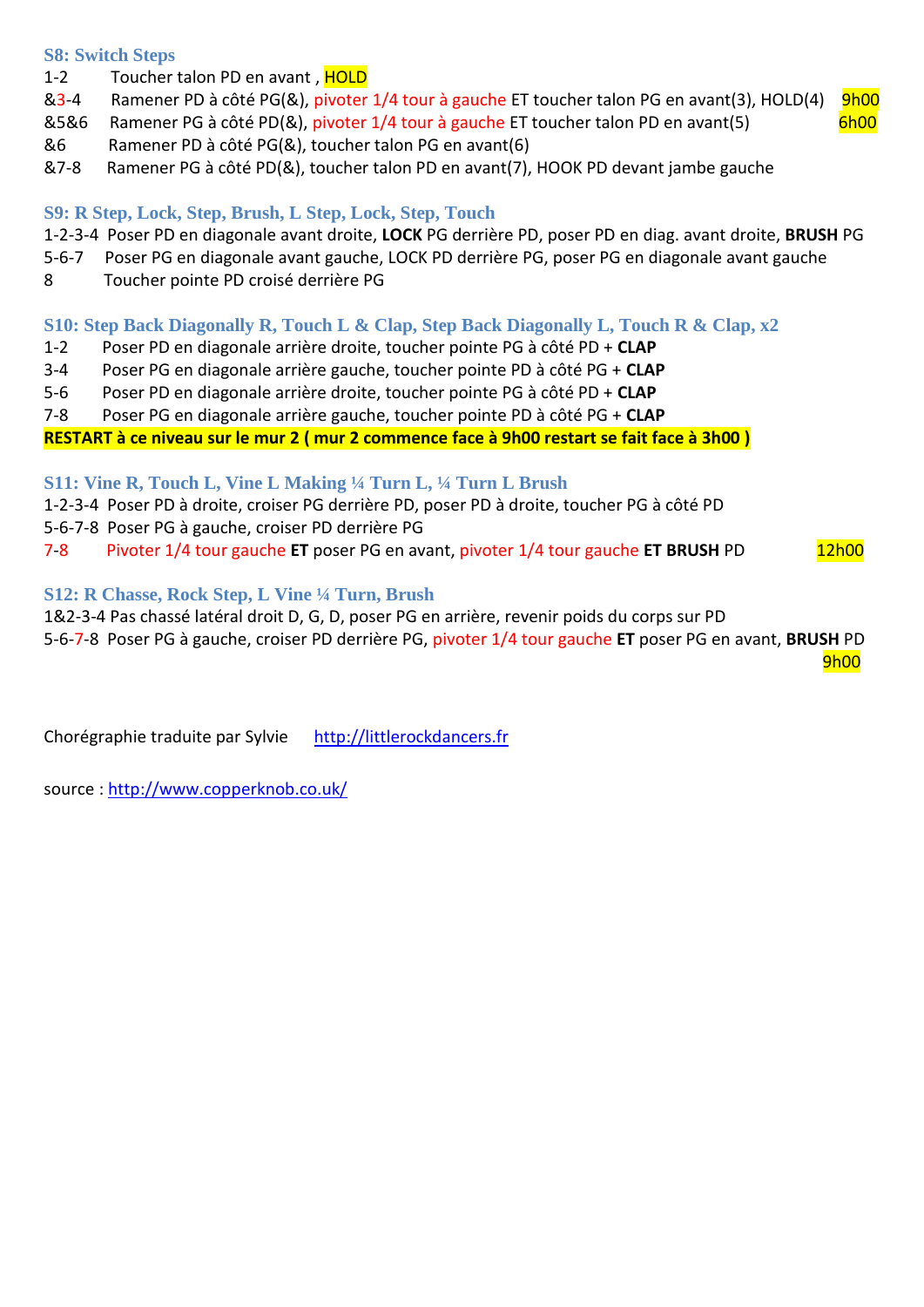**Choreographer:** [Rob Fowler](https://www.copperknob.co.uk/choreographer/rob-fowler-ID5.aspx) – September 2018 **Music:** Bound Ta Git Down by Shooter Jennings

#### **Intro: 32 – BPM: 180 (approx.)**

#### **S1: Stomp Fwd R Toe In, Out, In, Fwd, Stomp Fwd L Toe In, Out, In, Fwd**

1-4Stomp R fwd with R toe pointed in, fan R toe out, fan R toe in, fan R toe fwd (taking weight) 5-8Stomp L fwd with L toe pointed in, fan L toe out, fan L toe in, fan L toe fwd (taking weight)

**S2: Stomp Fwd R, Hold, ¼ Turn L, Hold, R Jazz Box**

1,2Stomp fwd R, hold 3,4Pivot ¼ turn L, hold 5,6Cross R over L, step back L 7,8Step R to R side, step fwd L (9 o'clock) **RESTART 2 WALL 5 (after instrumental)**

#### **S3: Dwight Yoakam Steps Travelling R, Kick, Behind, Side, Cross, Brush**

1,2Twisting L heel R touch R toes next to L, twisting L toes R touch R heel to R 3,4Twisting L heel R touch R toes next to L, twisting L toes R kick R to R diagonal 5,6Step R behind L, step L to L side 7,8Cross R over L, brush L fwd

#### **S4: Touch L Out, In, Out, Stomp L, Kick L, L Behind, ¼ Turn R, Step Fwd L**

1,2Touch L to L side, touch L next to R 3,4Touch L to L side, stomp L next to R (no weight) 5,6Kick L to L diagonal, step L behind R 7,8Make ¼ turn R stepping fwd R, step fwd L (12 o'clock)

#### **S5: Kick Ball Step, Stomp, Clap, x2**

1&2Kick R fwd, step R next to L, step fwd L 3,4Stomp R fwd, clap 5&6Kick L fwd, step L next to R, step fwd R 7,8Stomp fwd L, clap

#### **S6: Chase Turn L, Hold, Chase Turn R, Stomp**

1,2Step fwd R, pivot ½ turn L 3,4Step fwd R, hold 5,6Step fwd L, pivot ½ turn R 7,8Step fwd L, stomp R next to L (no weight)

#### **S7: ½ Monterey Turn x2**

1,2Touch R to R side, make ½ turn R stepping R next to L 3,4Point L to L side, step L next to R 5-8Repeat 1-4

#### **S8: Switch Steps**

1,2Touch R heel fwd, hold  $&3,4$ Step R next to L, making ¼ turn L touch L heel fwd, hold &5&6Step L next to R, making ¼ turn L touch R heel fwd, step R next to L, touch L heel fwd  $&7,8$ Step L next to R, touch R heel fwd, hook R in front of L (6 o'clock)